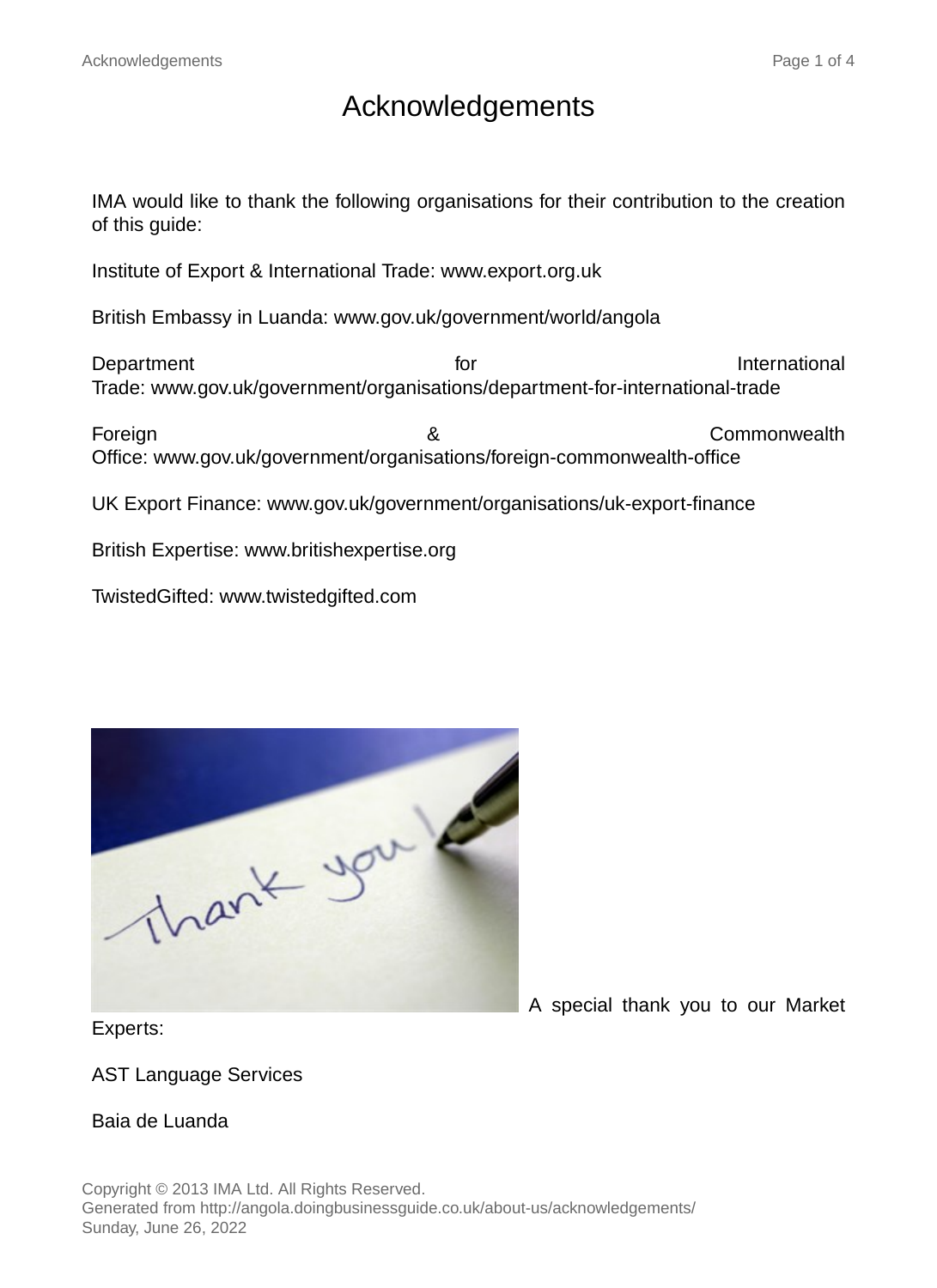BP Angola

DARWIN

G4S Angola

PWC

**SOGESTER** 

Sonangol E.P.

Standard Bank de Angola S.A.

Unitel S.A.

Sponsored By:

#### **Urban Requalification / Investments / Real Estate & Property Services**



**Energy / Case Study**



**Investment Management**



## **Security / Risk Services**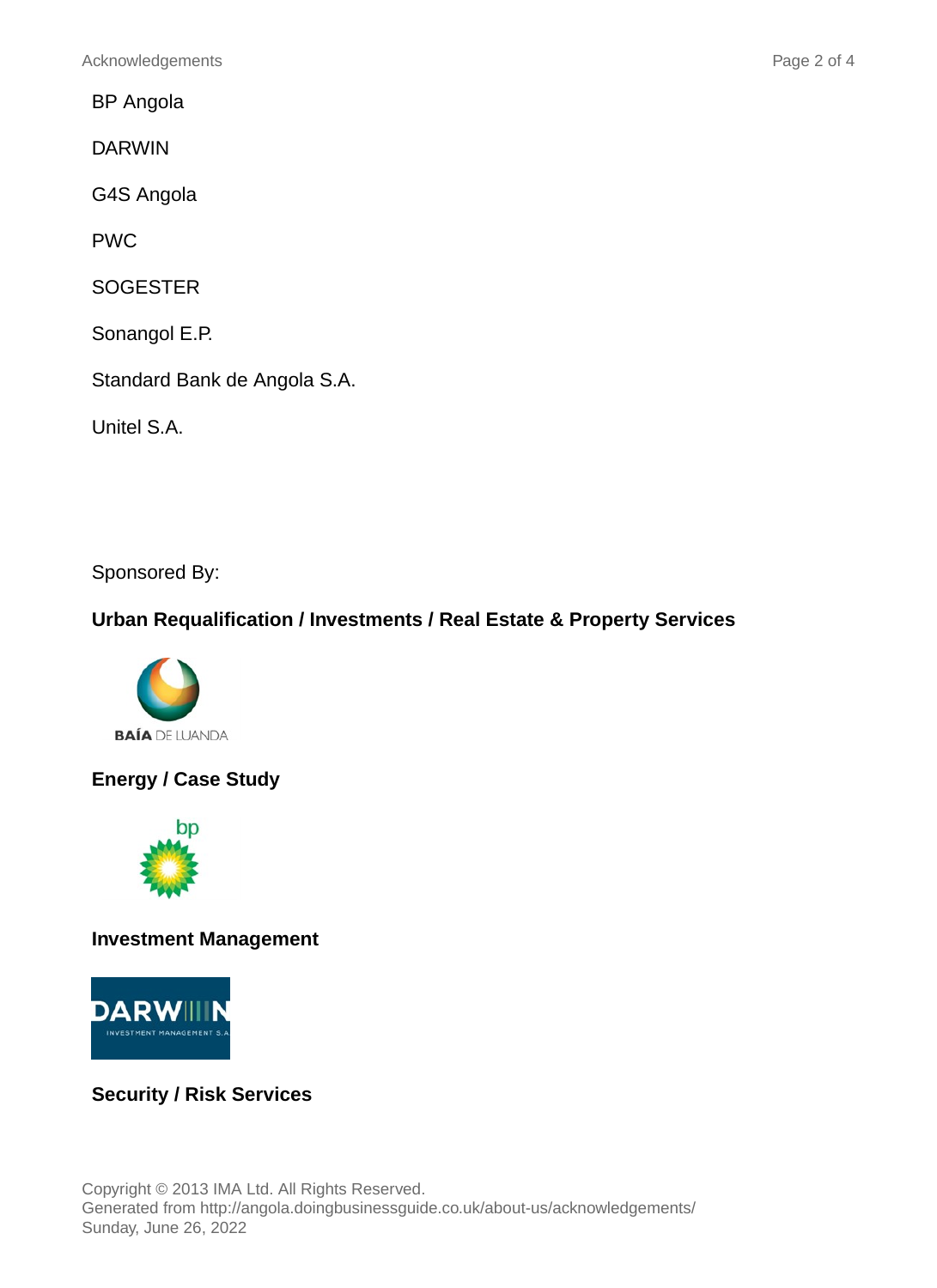



**Professional Business Services**



**Logistics / Shipping & Supply Chain**



**Energy**



### **Banking / Financial Services**



**ICT & Telecommunications**



;

Contact IMA International Market Advisor IMA House 41A Spring Gardens Buxton **Derbyshire** 

Copyright © 2013 IMA Ltd. All Rights Reserved. Generated from http://angola.doingbusinessguide.co.uk/about-us/acknowledgements/ Sunday, June 26, 2022